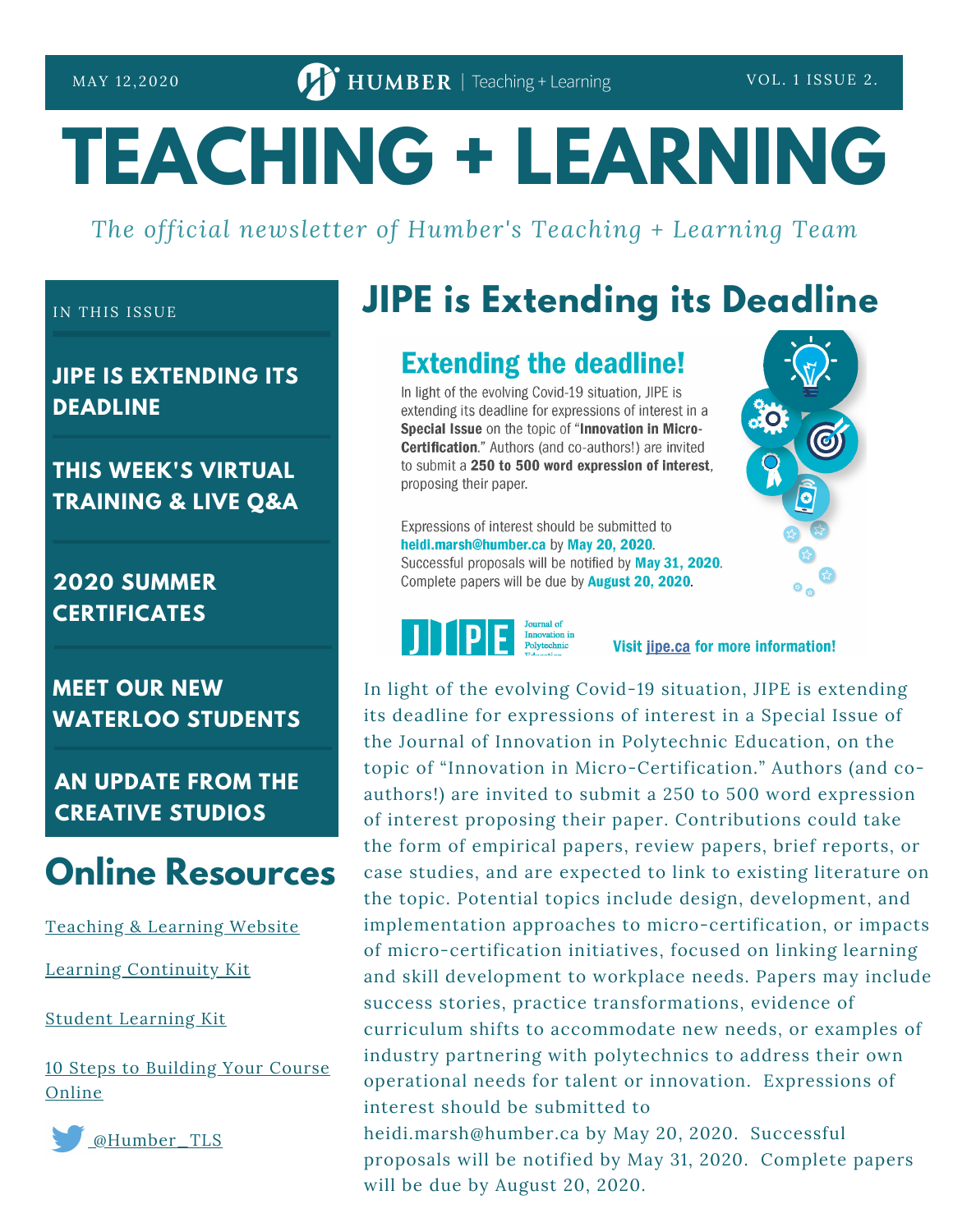# **This Week's Virtual Training & Live Q&A**

Be sure to visit the [Teaching](https://sites.google.com/view/learningcontinuitykit/home/attend-virtual-training) + Learning website regularly for an updated list of Virtual Training and Live Q&A sessions.

**Deeper Dive: Creating your Learning Modules in Blackboard** Tuesday, May 12 11:00 a.m. – 12:00 p.m.

**Panopto: An Overview** Wednesday, May 13 11:00 a.m. – 12:00 p.m.

**Adobe Spark (EdTech Show and Tell)** Wednesday, May 13 3:00 p.m. – 4:00 p.m.

**Edtech Tools Show & Tell** Thursday, May 14 11:00 a.m. – 12:00 p.m.

**Supporting Students with Disabilities** Thursday, May 14 11:30 p.m. – 12:30 p.m.

**Panopto: Sharing Your Videos** Thursday, May 14 3:00 p.m. – 4:00 p.m.

**Creating Accessible Word Documents** Friday, May 15 11:00 a.m. – 12:00 p.m.

**Blackboard Virtual Drop-In Sessions** Monday, Wednesday & Friday 11 a.m. – 2 p.m. Tuesday & Thursday 3 p.m. – 6 p.m.

# **2020 Summer Certificates**



**The Culturally Inclusive Educator Certificate (CIEC)** is designed for those interested in the field of teaching or private sector

training. The courses within this certificate program provide participants with an opportunity to enhance their intercultural knowledge, communication skills, curriculum development and differentiated teaching skills essential for supporting international students in higher education.



#### **The Teaching Effectiveness Certificate (TEC)**

is designed for those interested in the field of teaching or private sector

training. The courses within this certificate program provide participants with an opportunity to develop essential teaching competencies by exploring and applying effective practices in teaching and learning.

# **2020 Humber Showcase Cancelled**

The health and safety of our campus community is always our top priority.As a result, we have made the decision to cancel this year's 2020 Showcase Conference. We thank you all for your commitment to this event and we look forward to hosting you in 2021 at the Lakeshore Campus.